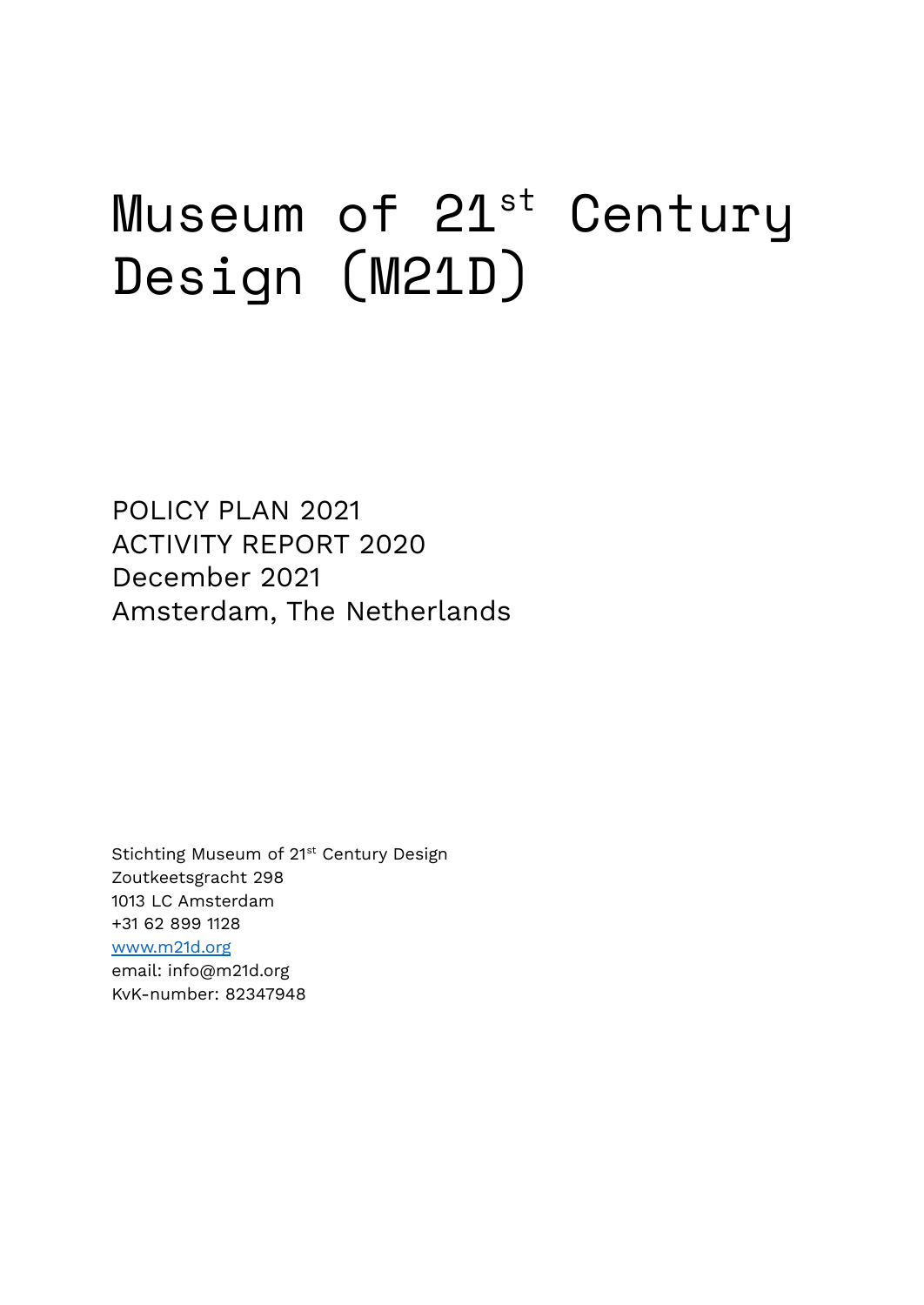# **Table of Contents**

Part I - Policy Plan

| 1.                         | Forward                                                                                                     | 3                   |
|----------------------------|-------------------------------------------------------------------------------------------------------------|---------------------|
| 2.                         | Introduction                                                                                                | 4                   |
| 3.                         | Contact Information                                                                                         |                     |
| 4.                         | <b>Mission Statement</b>                                                                                    |                     |
| 5.                         | Background Stichting Museum of 21 <sup>st</sup> Century Design<br>5                                         |                     |
| 6.                         | Objective and Activities<br>6                                                                               |                     |
| 7.                         | Deliverables<br>6                                                                                           |                     |
| 8.                         | <b>Target Audience</b>                                                                                      | 9                   |
| 9.<br>9.1.<br>9.2.<br>9.3. | The Board and Staff<br>The Management Board<br>The Advisory Board<br>Employees                              | 9<br>10<br>10<br>12 |
|                            | 10. Description of Fundraising Efforts                                                                      | 13                  |
| 11.                        | Description of Costs and Financial Projections                                                              | 14                  |
|                            | Part 2 - Activity Report (2021) [In development]                                                            |                     |
| 1.                         | <b>Executive Summary</b>                                                                                    | 17                  |
| 2.                         | Incorporation and ANBI Status                                                                               | 18                  |
| 3.<br>3.1.<br>3.4.         | Organizational Management and Internal Operations<br>Appointment of Management Board<br>Hiring of Employees | 18<br>18<br>18      |
| 4.1.<br>4.2.               | 4. Key Activities and Results<br>Establishing Activities for 2022<br>Digital Platforms                      | 20<br>20<br>20      |
| 5.                         | <b>Financial Overview</b>                                                                                   | 22                  |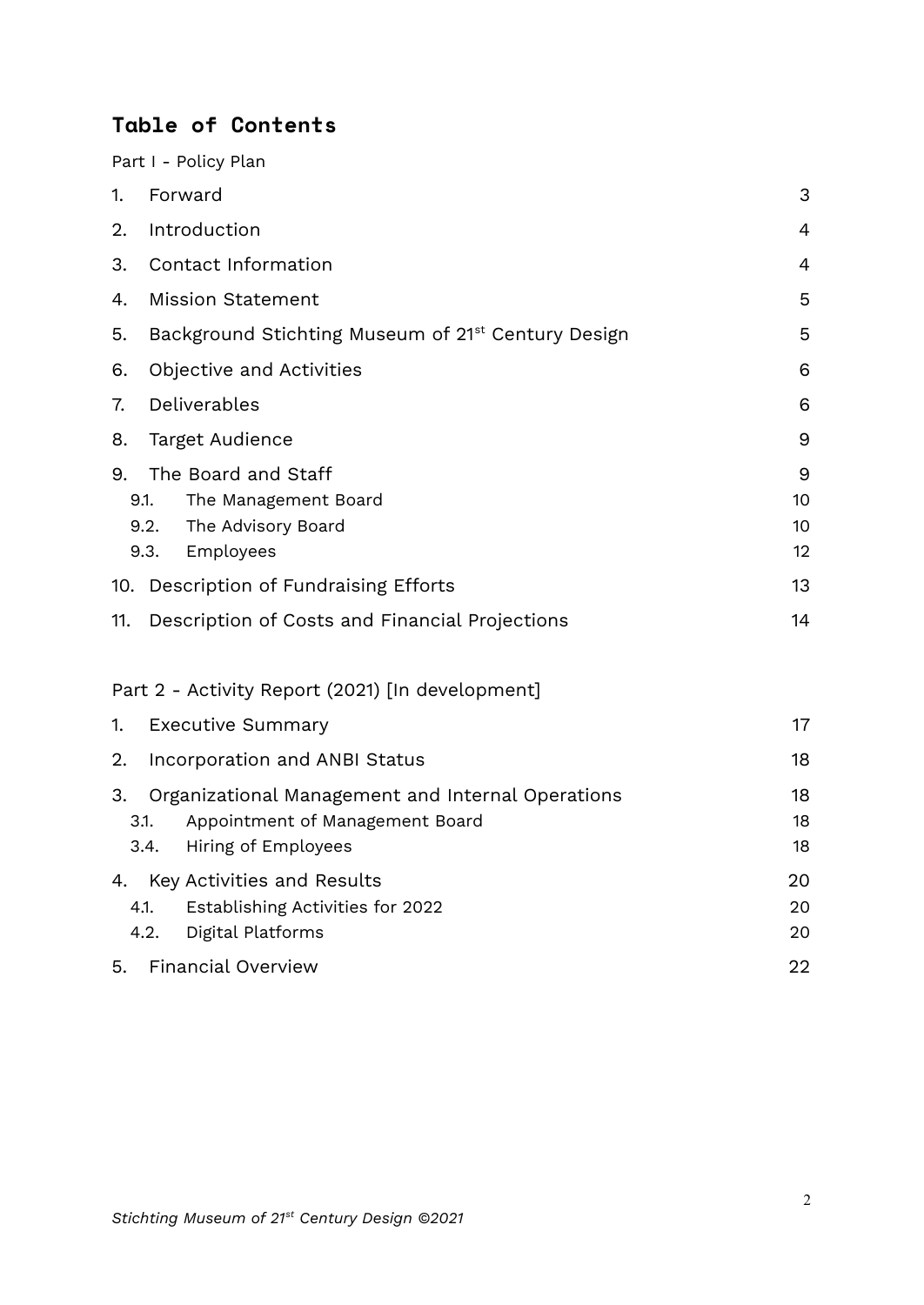# **Part I – Policy Plan**

## <span id="page-2-0"></span>**1. Forward**

Below please find the Policy Plan for Stichting Museum of 21<sup>st</sup> Century Design (M21D). The Stichting was founded on March 26 2021 in Amsterdam, The Netherlands.

A foundation is obliged to have its statutes drawn up by a civil-law notary. After these statutes have been drawn up, in which, for example, the directors of the foundation are mentioned, registration with the Chamber of Commerce and registration with the tax authorities follows. Writing a policy plan is strongly advised. A policy plan is also necessary in order to obtain the status of General Benefit Institution (Algemeen Nut Beogende Instelling).

In drawing up this policy plan, the requirements of the Cultural ANBI have been taken into account. An ANBI status has the advantage that organizations and individuals can deduct their donations from the tax and the foundation is safeguarded from paying tax on gifts and donations. This policy plan provides insight into:

- Mission, vision, ambition of the foundation
- Objective of the foundation
- Finances
- The way the foundation raises money
- The management and use of the foundation's assets
- The goals to which the foundation is committed

On behalf of the Stichting Museum of 21<sup>st</sup> Century Design, William Myers

#### <span id="page-2-1"></span>**2. Introduction**

The Museum of 21<sup>st</sup> Century Design (M21D) is an organization dedicated to engaging a broad public in conversation about how design impacts the environment and society. At M21D, we believe that museums play a key role in public education and influencing professional practice, and therefore are well suited to help illuminate the environmental and social impacts of design while also encouraging designers to think about their work in a more holistic manner. M21D follows a new approach to serving the public as a museum. It is not a consistent physical space, but a compilation of temporary exhibitions in different locations, public programming, publications, and an online collection. Our core motivation is highlighting how design can make positive contributions to addressing major priorities of the 21st Century: achieving greater social and environmental justice. The museum strives to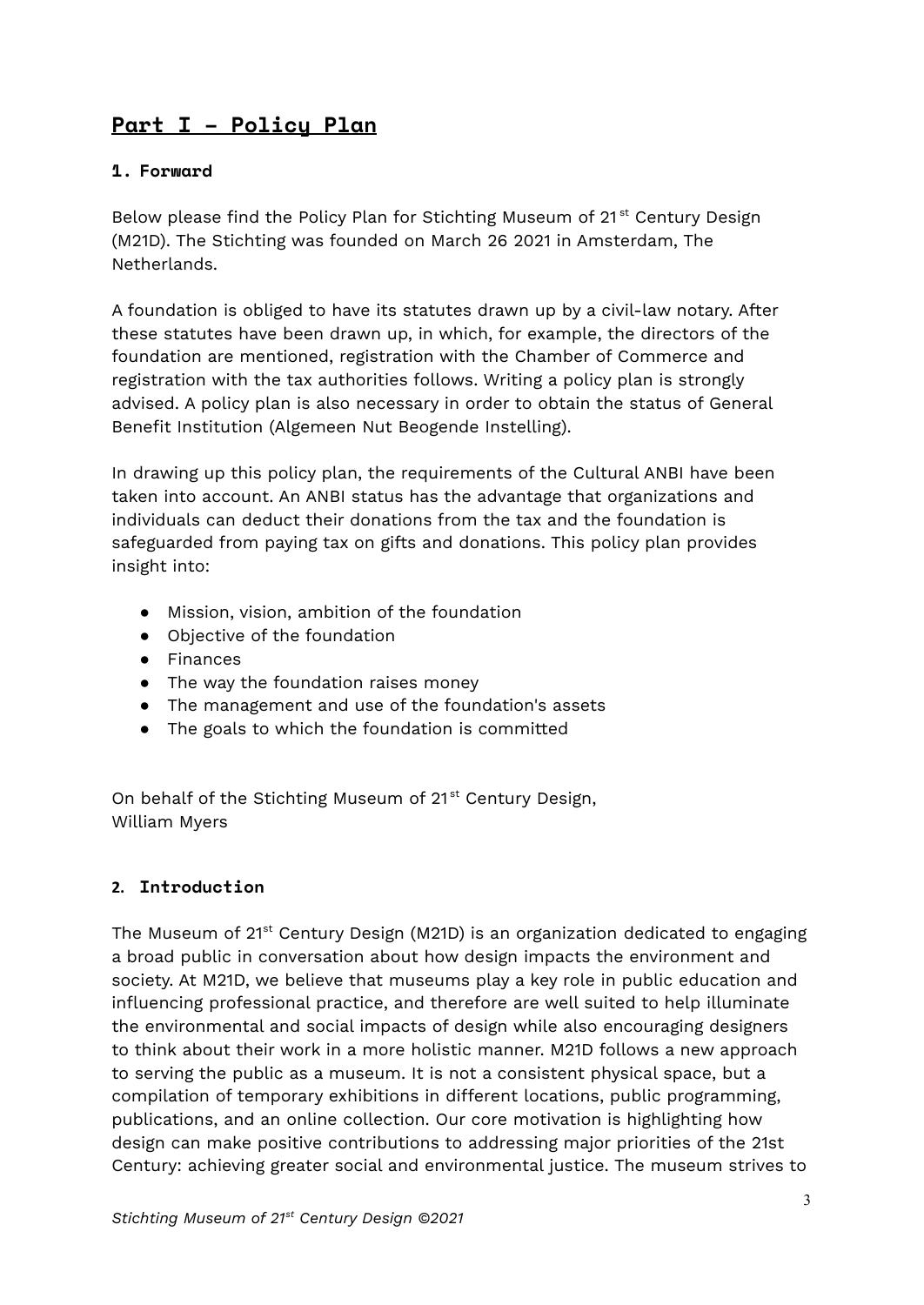make content as accessible and compelling as possible, inviting public participation. The museum meets audiences where they are and will sometimes surprise them. In brief, M21D is focused on the future, rather than the past, and on conversation, rather than conservation, as a tool for education and community building.

In order to achieve its goals, M21D requires a full-time staff, partnerships, and funding to create exhibitions, stage programming, conduct research, and create publications. The following plan outlines activities for 2021 and includes a description of the board and staff. Financial planning is included in accompanying documents.

#### <span id="page-3-0"></span>**3. Contact Information**

Stichting Museum of 21<sup>st</sup> Century Design was incorporated through Notaris Scot-van Loon on March 26 2021 as a geode doel stichting. Below please find the relevant information about the incorporation and legal status of the stichting. For further information or inquiries, please contact info@m21d.org.

| Legal Name:           | Stichting Museum of 21 <sup>st</sup> Century Design |  |
|-----------------------|-----------------------------------------------------|--|
| Address:              | Zoutkeetsgracht 298<br>1013 LC Amsterdam            |  |
| Email address:        | info@m21d.org                                       |  |
| Website:              | www.m21d.org                                        |  |
| Fiscal Number (RSIN): | 862428531                                           |  |
| KvK-number:           | 82347948                                            |  |
| Bank:                 | ING Bank N.V                                        |  |
| BIC:                  | INGBNL2A                                            |  |
| IBAN:                 | NL92 INGB 0674 9264 98                              |  |

#### <span id="page-3-1"></span>**4. Mission Statement and Aim**

*Mission Statement: To enhance public understanding and appreciation of 21 st Century design that has positive social or environmental impacts.*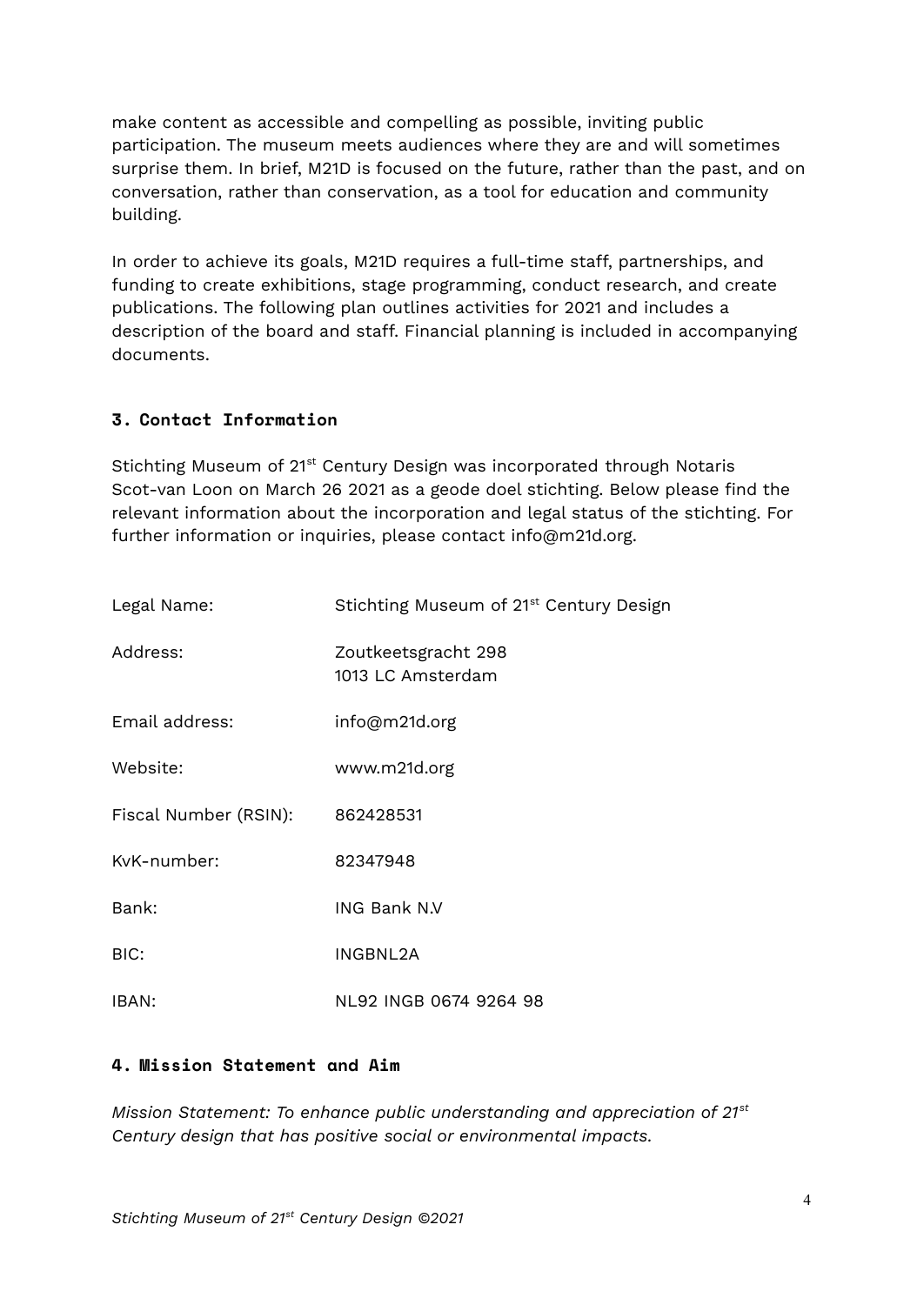The mission will be pursued through exhibitions, publications, educational activity, and the building of an online collection. The museum defines design as translating intention to function in a wide range of mediums. Traditional types of design such as architectural plans and industrial objects will be collected, as well as web interfaces, strategies for social activism, or design as a form of critical thinking or speculation about possible futures.

The focus of all programming, collecting, and exhibiting will address the priorities, conflicts, tastes, and technologies of our time. The museum will examine design's consequences and highlight our shared responsibility to achieve greater social and environmental justice.

# <span id="page-4-0"></span>**5. Background Stichting Museum of 21 st Century Design (M21D)**

M21D is organized by William Myers, a curator, writer, and museum professional with more than 20 years of experience in the cultural sector. He identified the need for a new kind of museum that prioritizes engagement and would be dedicated to illuminating the impacts of design on the environment and social sphere.

Over the course of working for a variety of institutions as an employee and as a freelance guest curator, William came to understand the emerging priorities of the 21<sup>st</sup> Century were not being reflected in the exhibitions and collecting activity of museums of design. This is a missed opportunity, as design can have such an important impact on the environment and society. This led William to create a new type of institution that goes beyond traditional museum conventions. M21D moves away from presenting precious objects under glass to be admired in silence, instead speaking up and touching exhibition installations will be encouraged.

William recognized this need through experience of many years working within and then as a guest curator for several museums that display and collect design. Among the most influential of these experiences was to work for MoMA and as well as for two different Science Galleries (Dublin and Rotterdam) which take such radically different approaches to finding and presenting content. In short, M21D will adopt the best from these old and new models to make a new institution for design fit for our time.

# <span id="page-4-1"></span>**6. Objective and Activities**

M21D's objective is to spotlight the best of design that achieves positive environmental or social impact that is created between 2000 and 2100. As the institution collects such design and communicates the stories of its making, distribution, and effects, we endeavor to create a resource of references for designers and students as well as business leaders and policy-makers. We hope that, over time, these resources and our study of the people and practices that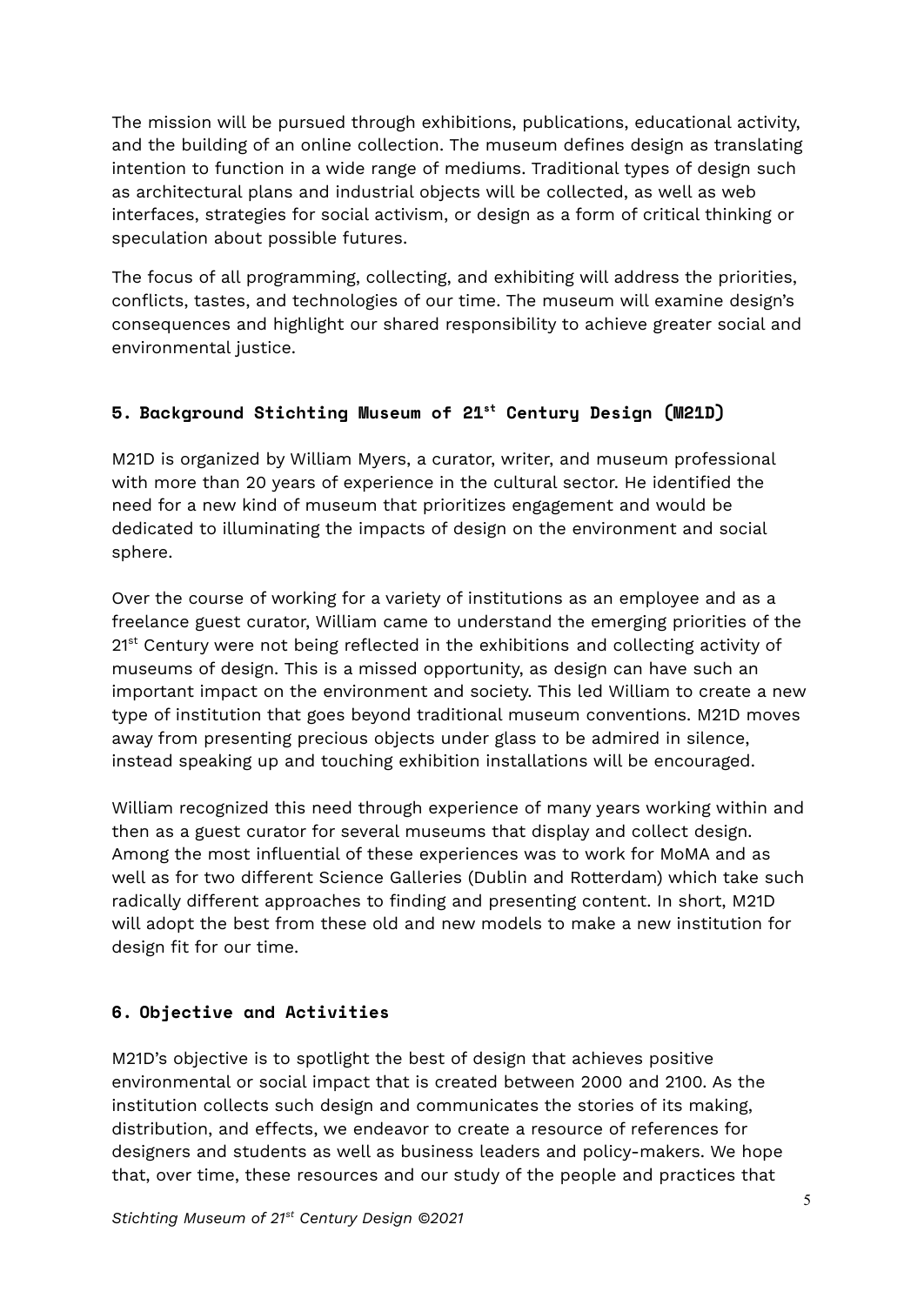produce such type of good design will point towards best practices and approaches. In turn, such resources can help in the reformation of design education and professional practice. This is in addition to the more general aim of engaging a broad public on the impacts of design and highlighting its power to address some of the most urgent crises of our time.

M21D's current activities can be categorized in the areas of community building, exhibitions, publications, and long-term capacity building. In brief:

Community Building: The museum will stage a variety of engagements to identify design examples to study and discuss how to understand and communicate in exhibitions format the design's social or environmental impact. In the first year, these will take the form of monthly **Social Sculpture** prototypes**.** These will be a mix of in-person and digital meetups, interviews, meals, and panel discussions. These salon-like gatherings will be by invitation and include designers, museum professionals, a variety of experts, and members of the communities that the kind of designs being examined are intended for.

Exhibitions: Temporary exhibitions will be nomadic and prioritize formats that have the highest potential for educating the public and facilitating discourse. Objects and special installations will be included when financially feasible, but a deliberate effort will be made toward relying on graphics, video, and other inexpensive forms of representation that have the lowest cost, labor requirements, and carbon footprint. Exhibition mediators (guides) will encourage visitors to talk and to touch exhibitions, flipping the conventional behavior in museum or gallery spaces where touching and talking is forbidden. Exhibition space will be rented by or donated to the museum as needed and as is financially feasible. Conferences, courses, and panel discussions will accompany exhibitions whenever possible. All exhibitions will be thoroughly documented with photography and video and archived online for study and public comment. Admission to all exhibitions will be free of charge.

Publications: As the study collection is built, exhibitions are organized, and knowledge is accumulated about best practices for evaluating design's impacts, what is learned will be published in digital and print formats. Updates of at least twice per year will be made online documenting exhibitions, content from Social Sculpture prototypes, and works in the study and permanent collections. When financially feasible, year-end reports and retrospective or educational materials will be printed.

Long-term Capacity Building: Fundraising and organization-building will be priorities in the first several years of the museum's operation. This is to allow for permanent staff and office spaces as well as resources for exhibition production and all of the museum's research and publication activities. However, the museum will pursue keeping operating costs and the number of required staff to a minimum. It is **not** the goal of the museum to have hundreds of employees, a large facility, or significant capital assets. Instead, the museum will, by design, remain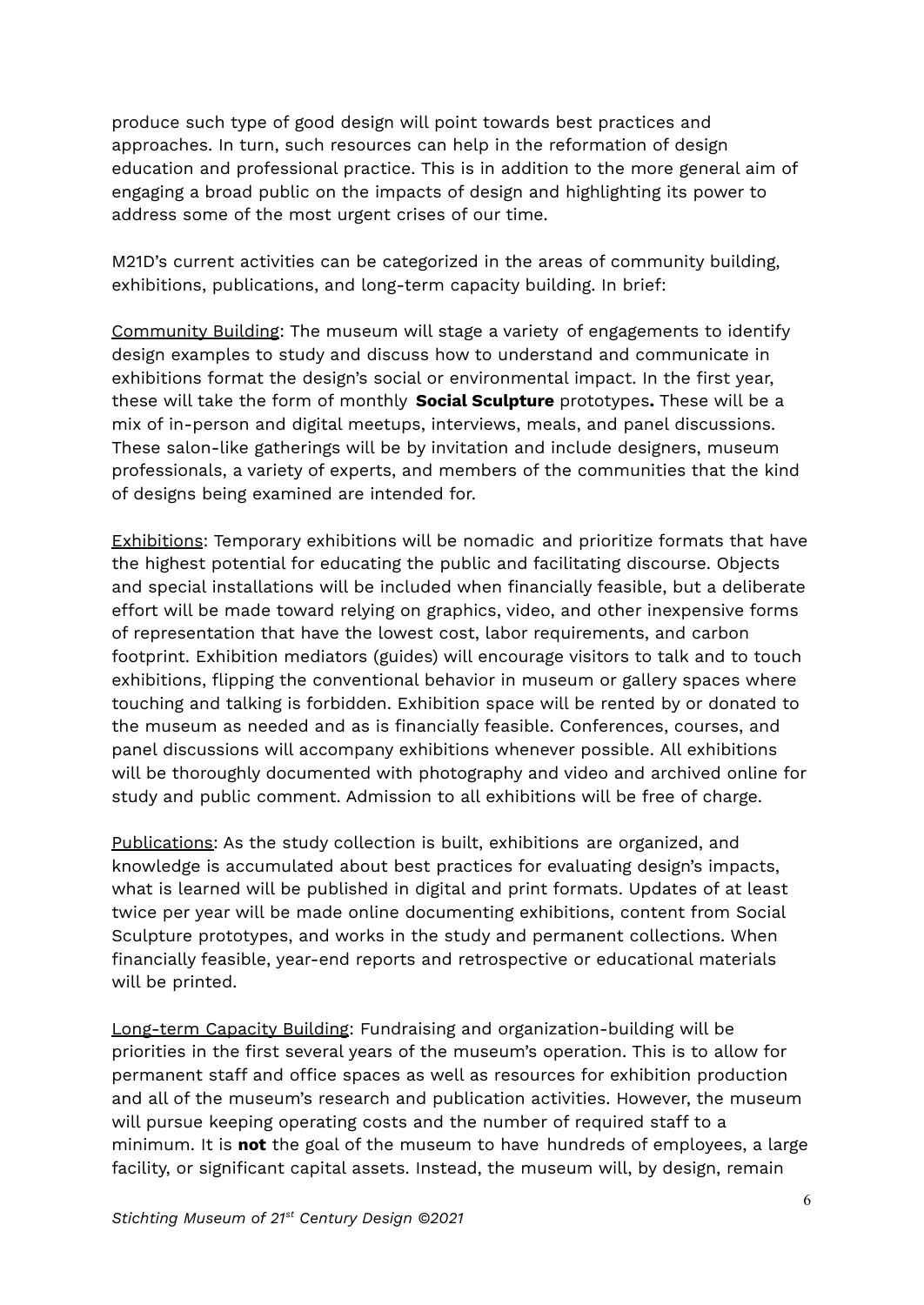lean and adaptable and will continually focus on providing low cost, high-quality exhibitions and educational programming.

## <span id="page-6-0"></span>**7. Deliverables for 2021**

Over the course of the first year, the major goals of M21D are:

- 1. Formalize M21D as a Cultural ANBI with a public notary with a named Management Board
- 2. Build a community of advisors and collaborators for the first exhibition
- 3. Establish a Fundraising Plan and budgets for 2022 2024
- 4. Forge a partnership with a Host Organization for material support to achieve the following:
	- a. Create two design templates for temporary exhibitions
	- b. Stage one exhibition on the theme of Carbon Negative Design, with a Guest Curator
	- c. Develop an M21D graphic identity
	- d. Develop and launch V1 of the M21D website
	- e. In collaboration with participants in Social Sculpture meetups, add at least 24 works of design into the Study Collection

#### <span id="page-6-1"></span>**8. Target Audience**

M21D seeks to reach audiences that may not typically frequent design museums, including people under the age of 30 and those who may not follow news or trends in design, fashion, architecture, or other applied arts. The museum will endeavor to re-align the audience's expectation of museums as well as design, to demonstrate to them that their voice is important and valid, as design affects us all. We will reach the audience in whatever ways that are necessary, coming to them where they are, whether that means visiting a school, setting up an exhibition in a park, taking over a building façade with a projector, or utilizing a traditional white cube space. Special efforts will be made to reach educators and young designers entering their fields.

#### <span id="page-6-2"></span>**9. The Board and Staff**

M21D is administered by a Management Board and daily operations are conducted by the Director and Head of Operations.

#### **9.1. Management Board (MB)**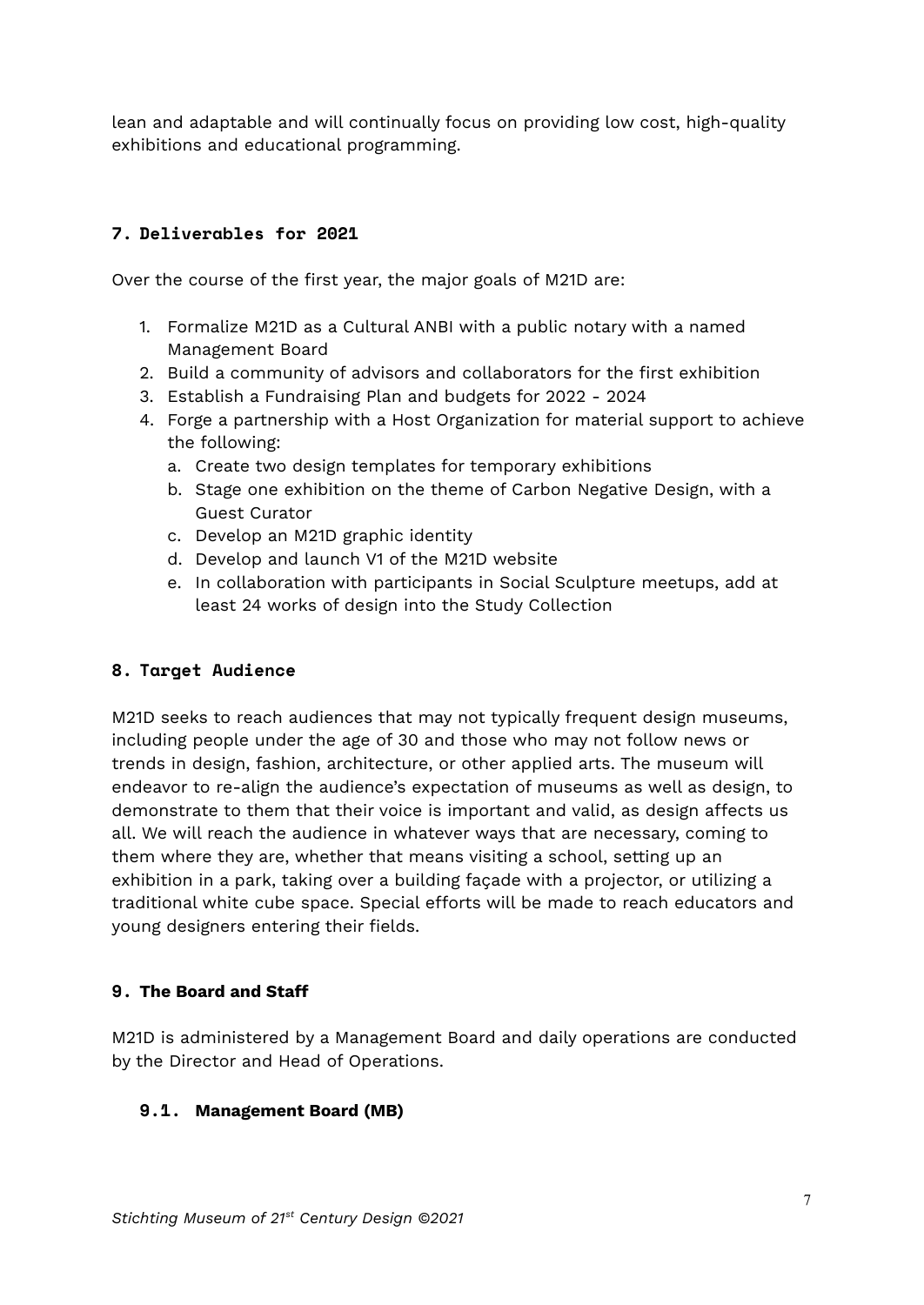The Management Board is responsible for overseeing the Stitching, the direction, and ensuring that the Stichting fulfills its mission. Duties are outlined in the Statues. It is comprised of three members:

A. Vera Vilardebo Sacchetti (president) / Anna Catharina Binnendijk (secretary) / Benjamin Cerveny (treasurer)

## <span id="page-7-0"></span>**9.2. The Advisory Board**

The Advisory Board is comprised of professionals from various backgrounds, who in addition to lending their name and network, also contribute their expert advice. The Advisory Board agrees to council the development of M21D and to be available to answer questions, provide feedback, make introductions, and to serve on committees, when invited to advise on fundraising, design acquisitions, publications, and other activity related to the mission of the museum.

[To Be Named]

#### <span id="page-7-1"></span>**9.3. Employees**

As of 2021, the staff of M21D is comprised of one full-time and one part-time employee: the Executive Director and the Head of Operations.

William Myers: Executive Director

The Executive Director (ED) is the daily manager of M21D and its programs. The main purpose of the ED is to ensure the fulfillment of the organization's mission, lead staff, and form and execute plans for all the museum's activities, from fundraising and community building to the formation of the design collection and the production of exhibitions. A key goal of the first ED is to ensure the long-term health of the organization, including a succession plan to prepare and train a new ED to begin in approximately 2031.

William Myers is a curator and author with more than 20 years of experience in the cultural sector. He is the author of two widely-acclaimed books: *Biodesign* (2018), published by MoMA, identifies the emerging practice of designers and architects integrating biological processes in their work and *Bioart* (2015), published by Thames & Hudson and launched at the Tate Modern, profiles art that responds to advances in the life sciences that alter our notions of identity, nature, and the definition of life. William's writing and more than 14 exhibitions he has organized have been profiled in the journal *Science*, *The New York Times*, *The Wall Street Journal*, *New York Magazine*, *Smithsonian Magazine*, *Volkskrant*, and *Folha de São Paulo*, among many others. William has delivered lectures at many educational institutions including Harvard University, RMIT, Universitário Belas Artes de São Paulo, International University of Catalunya, Oxford University, Stedelijk Museum Amsterdam, Leiden University, Maastricht University, Rijksmuseum voor